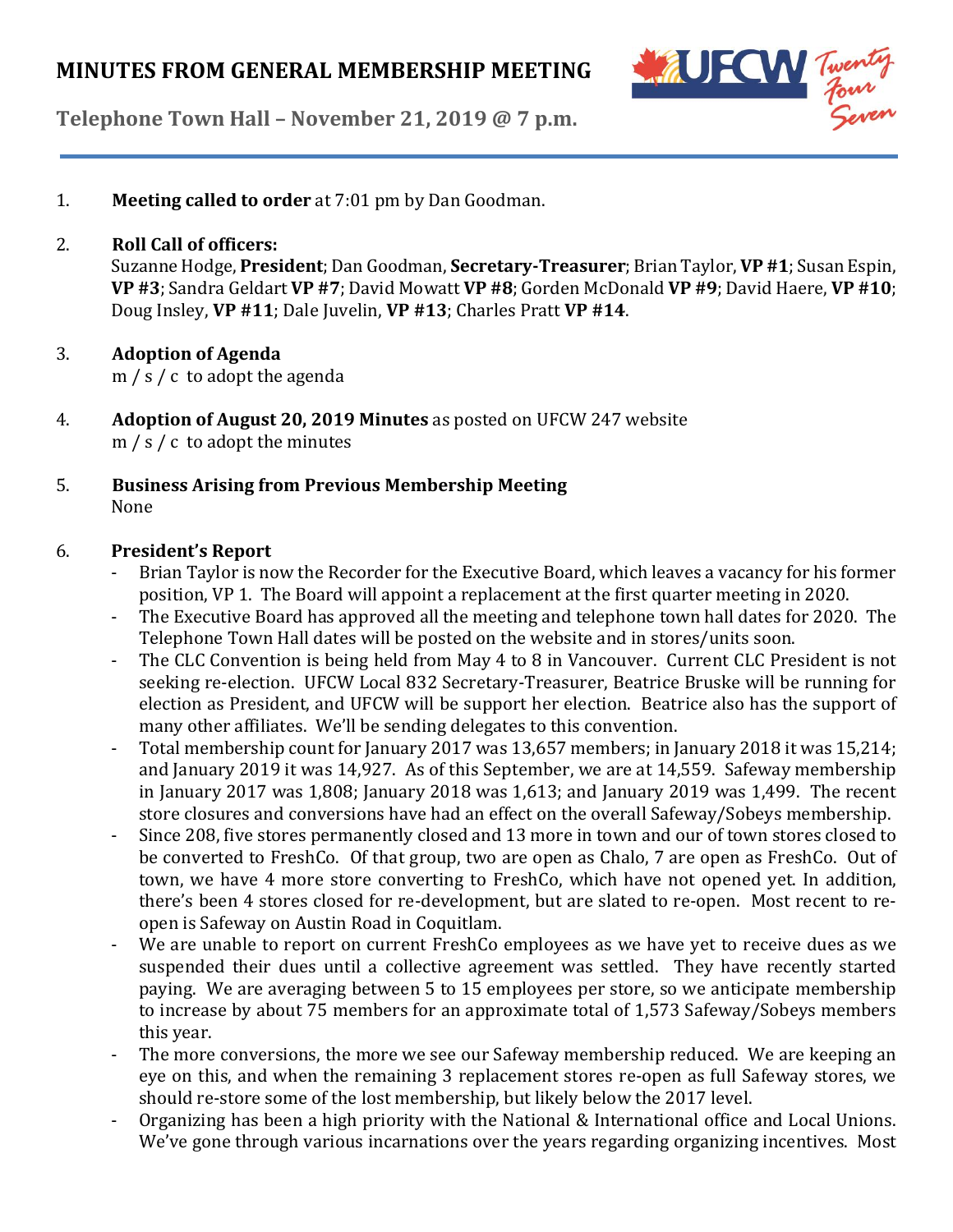recently, since 2012, the percentage of post per capita income (currently 20%) is to be spent on organizing each year by local.

- The National Office decided to name all Canadian Presidents to an organizing committee and we'll be meeting in Toronto at the end of January to discuss organizing with a view to developing new methods.
- A number of years ago we began using the Hustle app, which allows organizers to text large groups of potential members, and has the ability to use location-based texts, also know as geofencing. During the Tilray Campaign, this technology was used. I'll report to you the outcome of the January committee meeting.
- m / s / c to adopt the President's report as read

# 7. **Secretary-Treasurer's Report**

- Long time Local 401 President Doug O'Halloran passed away on October 14th. In mid-August he stepped down as President of Local 401, and Tom Hesse, Doug's long time Executive Assistant stepped in as President. Doug had a long history with former Local 247 President, Gib Whitlock, and was certainly a friend of this Local. He had been President for over 30 years.
- Our Safeway bargaining committee met at the end of September and had three different twoday bargaining sessions in October, as well as the single day on November 14th. The Company came in with a small package of proposals but asked for even more in their monetary package then they achieved through the Vince Ready award with Local 1518. Almost all the discussions have focused on the non-monetary, or non-cost items, and by the end of the November 14th meeting, we had resolved most issues. At one point, the company reversed their position, did an about-face just when we felt like we were making process, and that caused us to have a meeting of the committee prior to the last November date to talk strategy. We'd all agreed at the beginning of the talks that we did not feel we could go back to the membership and recommend a settlement mirroring the Ready award, which was what we knew the company was seeking.
- We wanted to clear off as mush as possible should we be proceeding to final offer selection. But that in mind, we tabled the package of proposals, looking with the withdrawal of some of our issues to their issues, and some other settlement options. That seemed to get talks going again and we were able to have a brief monetary discussion in the afternoon of the 14th.
- Our dilemma is that the company knows it has the award sitting out there and they won't stray from it. We believe that although it's likely we get stuck with portions of it, some issues should be different as many of the things Vince awarded were based on the financial documents shared with them on the status of the company at that time, well over a year ago. The information determined what stores were deemed profitable and non-profitable, and what should be placed in group A or B. Since then, the Company has closed or converted numerous stores, and we believe that the remaining locations are doing much better and that should be what is looked at when deciding our issues, not just copying the Ready Award.
- Another big issue is the time frame of the Award. In his decision, Mr. Ready gave the company cost savings for 36 months before the B's store is revert back to the full agreement. The company has told us that they feel they should receive the same amount of savings and time from us regardless of their financial status. This could result in a scenario where a store that has returned to profitability be returned to the full agreement for Local 1518 but be deemed a losing store for us. It's a tricky situation as the FreshCo decisions showed us that arbitrators seem reluctant to change the terms. I'm talking about the two locals, even when we have a good argument.
- We'll be sitting down soon with our union legal counsel to discuss the best way to proceed. Cathy Shannon has chaired the negotiations and is doing a great job. Bruce Jackson has also been involved; and Suzanne and I have been in and out ofthe process as well. One of the reasons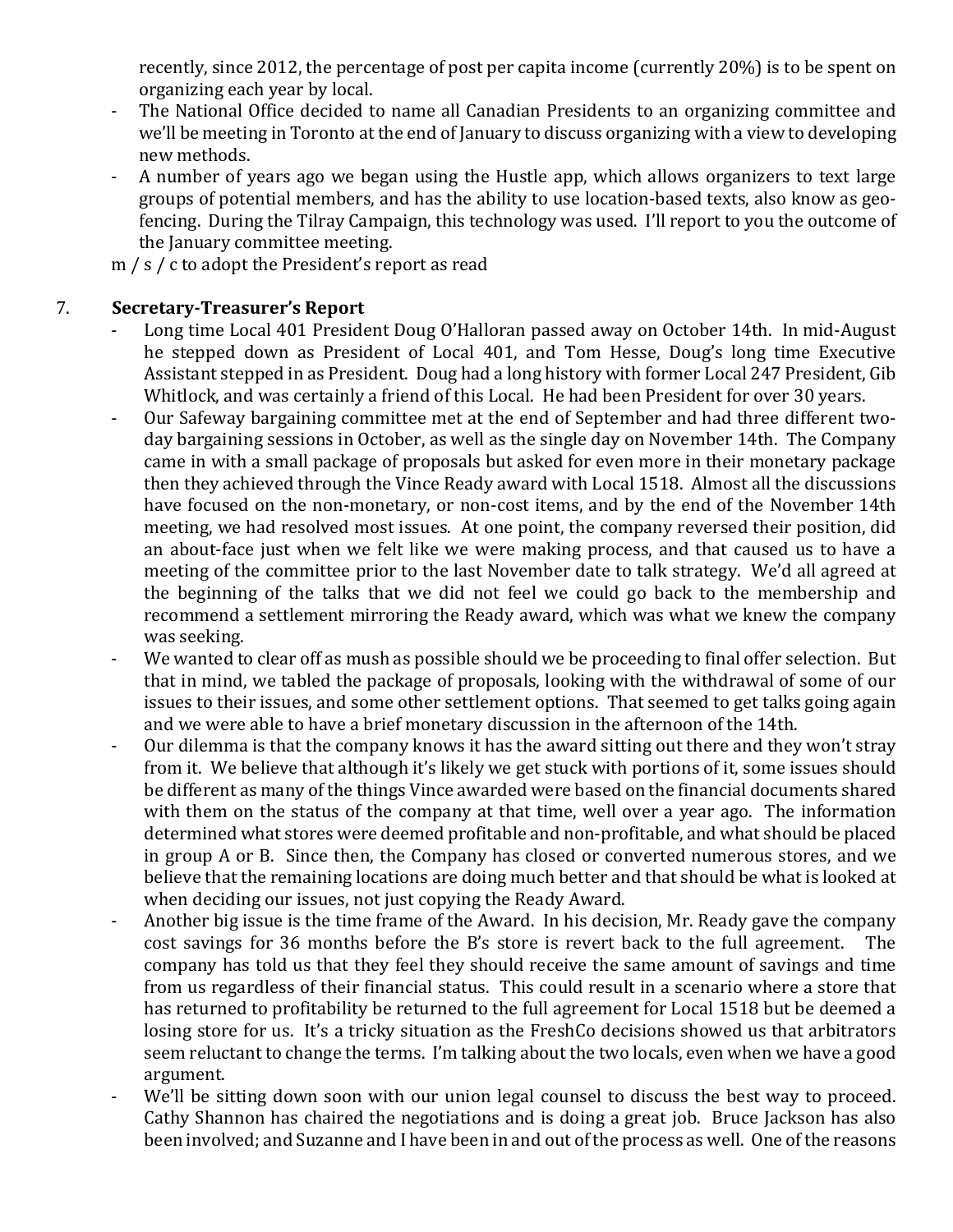I haven't been there is that just this past Sunday we ratified an agreement for a new warehouse Sobeys will be opening in South Surrey in the summer of 2020.

- We currently represent Cold Logic facilities which do Sobeys work. Sobeys announced their plans on building a new warehouse quite some time ago but were always secretive on the details. In September, the Company informed Cold Logic that they would not be getting the contract to run the new warehouse and Sobeys would operate it themselves. Sobeys then reached out to us and said they were interested in having the Cold Logic members move to the new facility if we could work out a collective agreement.
- They also informed us they plan to offer employment to approximately 50 Sobeys employees working in a small non-union warehouse, also in South Surrey. They gave us access to talk to the non-union group and we also met with our Stewards at Cold Logic. Shortly thereafter, we formed a negotiating committee with representation from all 3 warehouses and set dates with the Company. Many of the dates conflicted with the retail dates. It was quite challenging for the committee as there were dramatic differences between the union and non-union warehouses on wage scales, job selection process, benefits, and overall operations. We met with the Company for 5 days and reached an agreement on November 12th and ratified on November 17. The November 17 ratification date was included in the Company's final offer, as they had previously set a deadline at the end of October to reach an agreement.
- The agreement contains major changes to the pay scales. Full-times employees get a \$0.50-\$1 raise immediately upon moving into the new warehouse and progress to a new top rate of \$26/hour. There was an incentive plan, to earn up to another \$4, 40 hours sick time a year, increased vacation entitlement, credit for stat holiday hours for overtime, and a form of retro to June 1 regardless of movement date, as well as lots of good language improvements. Certainly a different process with the two groups both there at the table.
- There was a big push being made from the UFCW National Office to look at alternative forms of communicating with members. As an example, over 90% of the organizing leads that come through the National Office this year were submitted via text. Not email or phone in, the first contact was via text message. The National Office plans on running an engagement conference in November of next year, and details are just being finalized.
- The National is also planning to run a pilot program at a couple of BC employers utilizing the webCampus platform, to allow members looking to become journey person meatcutters the opportunity to do the written part of the test online, as opposed to travelling to a classroom setting. Stongs and Fresh St are participating in the trial and Bruce Jackson from the Local is assisting the National in setting it up.
- We recently conducted four collective bargaining education sessions with the National Office Education Department for members at FG Deli. They were conducted by Marv Funk, Education Director of UFCW Canada. The sessions were unique as Marv is based out of Toronto and we utilized web cameras and projectors to facilitate the course. The sessions were successful and covered negotiations from start to finish. We had good feedback from the participants who felt they learned a lot.
- UFCW Canada recently made a presentation at the National Council meeting on a national campaign on BPA and BPS. This was a follow-up to the presentation made at the National Defence Fund Conference. UFCW Canada partnered with environmentaldefense.ca, Mind the Store, a website that produces report cards on retailer action to eliminate toxic chemicals, and Breast Cancer Action Quebec to try to raise awareness over this issue and protect members' health and safety by getting employers to switch products. They have been targeting major food retailers, focusing on Walmart, Costco, Loblaw, Metro and Sobeys.

Few Common Questions regarding Sobeys bargaining that Cathy Shannon addressed:

*Will there be a buyout offer to members?* Neither the Union or the employer proposed a buyout during this process. However, we do believe because the employer has indicated they are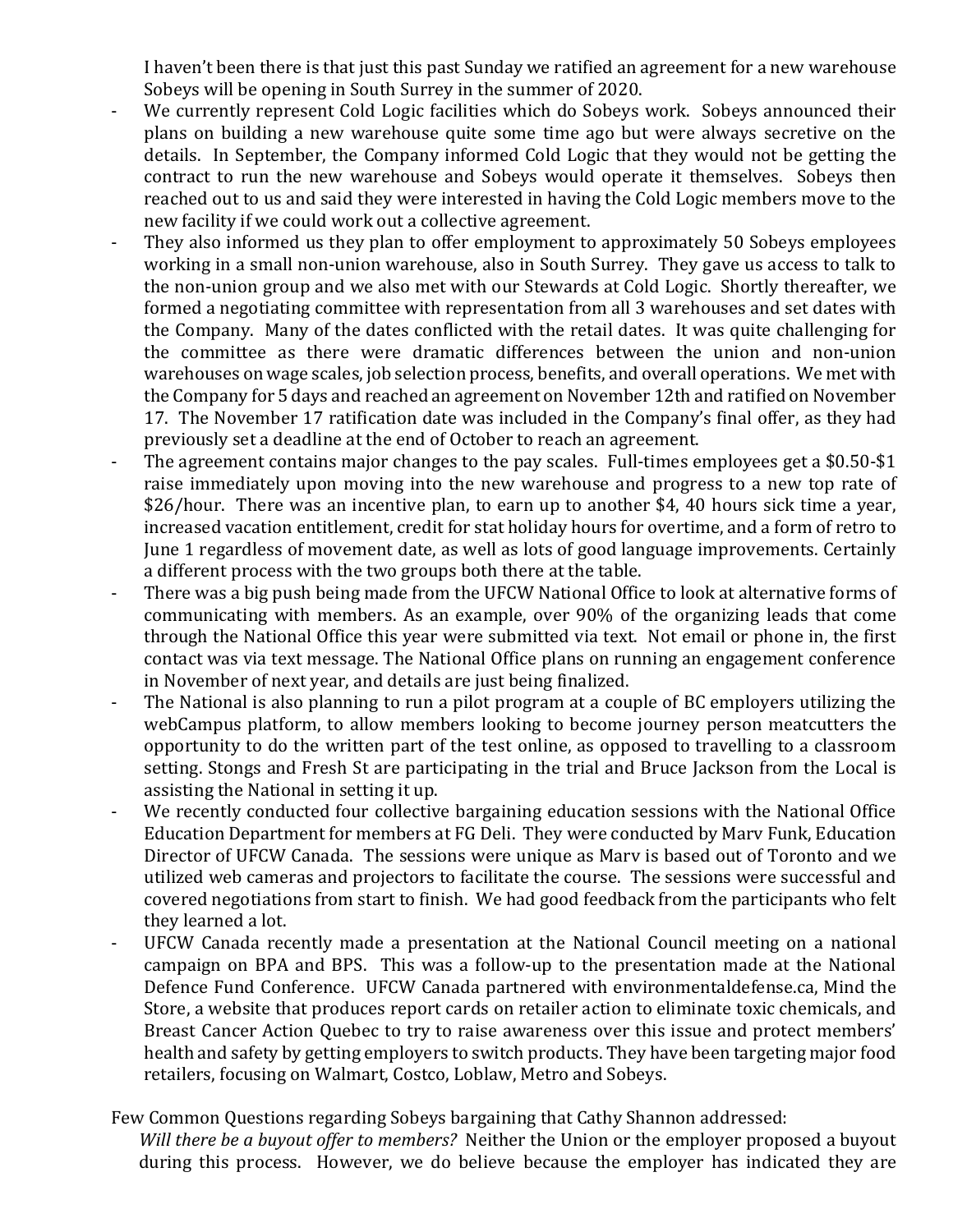looking for the same savings they received in the special offer award by Vince Ready, that there may be some interest on the Employer's part to do the same with us.

*How long will it be before we have an agreement with Sobeys?* When we discussed some of the monetary issue with the Employer, we gave them some positions to consider and they have asked for some time to analyze them before they respond to us. We are still waiting for their response. At this time, we do not even have an Arbitrator that we have agreed upon where we go to final offer selection, so we don't have a timeline.

- A brief update on organizing... on October 16<sup>th</sup> we submitted an application for the Tilray Cannabis facility near Nanaimo. We had 82 cards going in and believed the employee numbers to be around 120-140. The employer then submitted a list of over 200 people, including an offsite call-centre and we challenged 62 votes.
- Shane Dawson, our Organizing Director had never seen that many challenged ballots. He was assisted in the process by the National Office Staff, along with Steve, Guy & Johnny for the vote. It's been a complicated issue for Patty at the law firm to deal with, as we've been trying to play catch up with some of the information we're receiving from the Company.
- You'll see a large legal bill in the next quarter but that's the cost of organizing. Normally, the Local would be doing most of the groundwork but the issues were so specific in this case, that Patty needed to talk directly to the people involved. The National Office is also putting a big push on getting UFCW's name out there as the Union for cannabis workers in Canada. Shane recently did an interview with Globe & Mail. We are continuing to sign cards since the ballot box was sealed to keep up communications with the group.
- In Ontario, they are also challenging the provincial legislation that is declared cannabis members are farm workers and cannot be organized.

m / s /c to adopt the Secretary-Treasurer's report as read.

# 8. **Bargaining Report**

- A deal was reached by a large margin on October 8<sup>th</sup> for YIG Davies St. The problem we've had over the last few years with the increase of minimum wage has been addressed and the scales will change with any future increases to the minimum wage. Qualifying for benefits has been reduced by two years for dental, vision, prescription drugs, which was a big issue for their parttimers.
- A similar agreement was reached on November  $7<sup>th</sup>$  and was voted in favour on November 19<sup>th</sup> for the YIG Creston.
- Aramark voted on October 16<sup>th</sup> to accept a new collective agreement. Wage increases were the biggest issue, and for the next 3 years, in the 3 year agreement, they'll get increases.
- We are bargaining Fresh Street Surrey this week and reached a recommended agreement on Wednesday, November 20<sup>th</sup>. Voting will take place on December 5<sup>th</sup> at the Sheraton Guildford. It was quick as it is based on the January agreement that we ratified in the West Van Fresh St location, which we use the assistance of a mediator to reach a very good agreement.
- The person we have been dealing with in BC for Loblaw negotiations has been assigned to several banners, several locations, so dates are backed up a bit. They have assigned someone from Alberta to help.
- We have dates in January for Stongs' Northwoods; waiting for Loblaw to confirm dates for Extra Foods Quesnel as their contract has been expired for quite a while.
- YIG Langley is next, then No Frills in Salmon Arms, and Real Canadian Wholesale Club is also coming up in the new year, along with Centennial Foods.